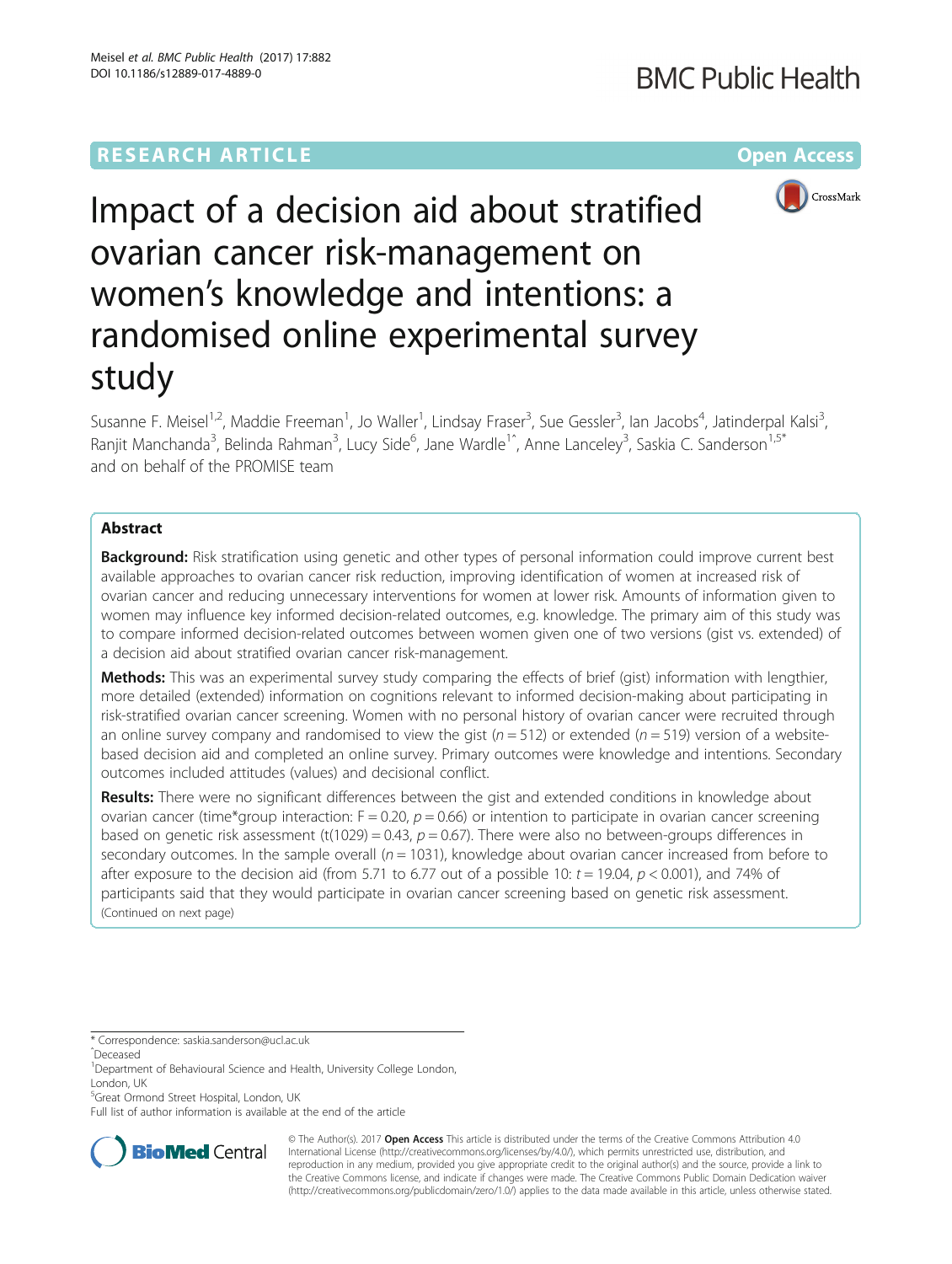# (Continued from previous page)

**Conclusions:** No differences in knowledge or intentions were found between women who viewed the gist version and women who viewed the extended version of a decision aid about risk-stratified ovarian cancer screening. Knowledge increased for women in both decision aid groups. Further research is needed to determine the ideal volume and type of content for decision aids about stratified ovarian cancer risk-management.

Trial registrations: This study was registered with the ISRCTN registry; registration number: [ISRCTN48627877](http://www.isrctn.com/ISRCTN48627877).

# Background

Ovarian cancer remains the leading cause of gynaecological cancer death in the UK, with approximately 11 women dying from the disease each day [[1\]](#page-11-0). A lack of disease-specific symptoms during early disease makes diagnosis challenging and most women are diagnosed at an advanced stage when the cancer has already spread beyond the ovaries. Diagnosis at an earlier stage (e.g. Stage 1) carries a significantly better prognosis with more than 90% of patients alive at 5 years post-diagnosis.

This observation has prompted a significant global effort to develop strategies that can lead to early detection of ovarian cancer. There is some evidence suggesting that a screening strategy involving serial sampling (annual or 4-monthly) of serum CA125 levels interpreted by the Risk of Ovarian Cancer Algorithm (ROCA), and incorporating selective transvaginal ultrasound scanning (TVS) may improve risk management of women in both the general population and those at increased risk [[2](#page-11-0)–[4\]](#page-11-0); however, the potential impact on disease-specific mortality is not yet known. The largest of the randomised controlled ovarian cancer screening trials, United Kingdom Collaborative Trial of Ovarian Cancer Screening (UKCTOCS), is continuing to follow its cohort to determine the long term impact of annual screening on ovarian cancer death rates [\[5](#page-11-0)]. At present screening for ovarian cancer using existing methodologies is not advocated [\[6](#page-11-0)].

The recent advances in genomic and other -omic technologies present an opportunity to develop more personalised approaches to cancer screening where genetic predisposition, epidemiological and lifestyle factors may be combined to assess individual cancer risk. Screening efficiency may be improved by focussing on high-risk individuals and tailoring screening and other preventative and early detection activities to their needs while minimising harms to individuals at lower disease risk. General population surveys and surveys of specific patient subgroups such as women at high risk of cancer suggest that public interest in stratified approaches to cancer risk-management is high [\[7](#page-11-0)–[10](#page-11-0)].

As in almost all areas of medical care, patients must be helped to make decisions that reflect their autonomy and that are adequately informed [\[11, 12](#page-11-0)]. In addition to the usual anticipated harms of screening (including false-positive results, surgical complications, short-term anxiety, and overdiagnosis), identification of increased genetic risk may also prompt life-changing decisions to be made (e.g. prophylactic surgery) and may necessitate testing of family members with far reaching consequences. There is also the added complication of how to manage genetic variants of uncertain clinical significance. Patients will need to be helped to make informed decisions that take these complex potential benefits and risks into account and that are 'based on relevant knowledge, consistent with the decision-maker's values and be-haviourally implemented' [\[13](#page-11-0)].

Decision aids are evidence-based tools that outline different healthcare options and consequences in an organised fashion with the purpose of helping patients make informed decisions [\[14\]](#page-11-0). As well as conveying important information, decision aids also include questions aimed at clarifying personal values and preferences to remind the decision-maker to take these into account [\[15\]](#page-11-0).

We are engaged in PROMISE ('Predicting Risk of Ovarian Malignancies, Improved Screening and Early Detection'), a large collaborative international research programme that aims to develop and validate models for ovarian cancer risk stratification, early detection and diagnosis, incorporating clinical, epidemiological, proteomic and genetic data ([https://www.eveappeal.org.uk/](https://www.eveappeal.org.uk/about/research/promise) [about/research/promise,](https://www.eveappeal.org.uk/about/research/promise) accessed 28 March 2017). In PROMISE, we are also conducting a pilot study to investigate the feasibility of applying a stratified approach to managing ovarian cancer risk. To aid potential recruits to make a decision about participation in the pilot study applying the risk stratification approach developed in PROMISE, we have been working to develop a decision aid. As a first step in this process, we examined the impact of two beta versions of a decision aid that focused on the use of genetic testing in ovarian cancer risk stratification. We measured outcomes related to informed decision-making among people in the general population, and compared two levels of detail of the information presented.

We are not aware of any previous research addressing decisions about stratified cancer risk-management in a general population sample. Nor are we aware of any studies that have systematically evaluated how the volume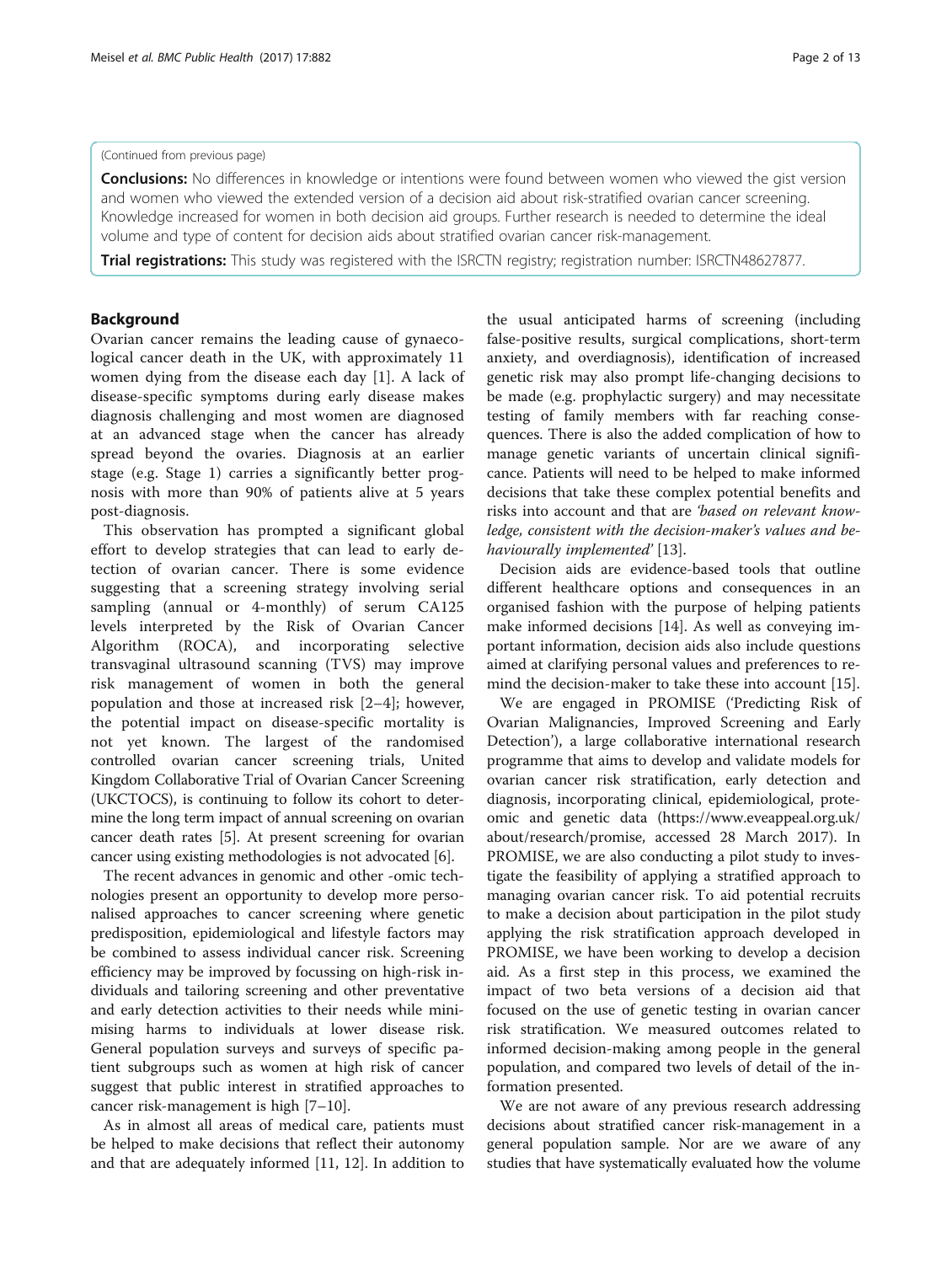of information contained in a decision aid affects cognitions relevant to informed decision-making for ovarian cancer risk-management. Therefore, we tested the impact of providing two levels of information (gist vs. extended) on cognitions relevant to informed decision-making about personalized (genetic) stratified ovarian cancer risk-management in a web-based experimental study.

# Study objectives and hypotheses

The primary research objective was to describe and compare key informed decision-related outcomes between two versions of a decision aid about personalized risk-stratified ovarian cancer screening (gist vs. extended). The primary outcomes were (1) knowledge about ovarian cancer and the PROMISE study and (2) intention to participate in personalized risk-stratified ovarian cancer screening in PROMISE; secondary outcomes included (3) attitudes (values) towards taking part in PROMISE. Based on cognitive load theory [[16](#page-11-0), [17\]](#page-11-0), we hypothesised that participants receiving the shorter 'gist' information would have higher knowledge about key components of risk-stratified ovarian cancer screening in the PROMISE study than those receiving the longer 'extended' information. This is because fewer demands would be placed on working memory in the 'gist' condition and so content-related information would be processed more effectively. The secondary research objectives were to describe and compare attitudes (values) and other decision-related outcomes (decisional conflict and decision satisfaction) between the gist and extended versions of the information.

# Methods

### Study design

This was a single-blind, two-arm, individually-randomised, controlled experimental survey study comparing the effects of brief (gist-based) information with lengthier, more detailed (extended) information on cognitions relevant to informed choice about participation in personalized risk-stratified ovarian cancer screening (i.e. intentions, knowledge, attitudes). Given that an increasing amount of health information is accessed online, the study was web-based.

# Decision aid

We created two versions of an online decision aid for the purpose of this study. The decision aid content was informed by: interviews about knowledge and attitudes towards the proposed PROMISE programme among members of the public; interviews about knowledge and attitudes towards the proposed PROMISE programme among women at high risk of ovarian cancer [[10](#page-11-0)]; a systematic review of the literature; and existing clinical information designed for women at high risk of ovarian cancer. The decision aids outlined information about ovarian cancer risk, genetic testing, and the risk-stratification programme (PROMISE), and contained a values clarification exercise which aimed to help participants make a hypothetical decision about PROMISE that was in line with their personal values. The International Patient Decision Aid Standards Collaboration (IPDAS) criteria were followed and all content was written for grade 8 reading level or below, as recommended by IPDAS. One version of the decision aid contained gist information and the other contained extended information (see below). With the exception of amount of content detail (gist vs extended), all other components of the online decision aid (layout, overarching themes, and values clarification exercise) were standardised and the same in both versions. The content of both decision aids can be found in the Additional file [1.](#page-11-0)

# Gist information

The 'gist' version of the decision aid was 5 pages long. Participants randomized to the gist version of the decision aid were invited to browse it at their leisure. They could access each component of the website in the order they preferred. At any point they could choose to access the values clarification exercise (by clicking on a 'Ready to decide?' button).

# Extended information

The 'extended' version of the decision aid was 8 pages long, and was based on information given to patients attending clinical genetics services (designated as the 'usual care' arm of the trial). Participants randomized to the 'extended' version of the decision aid were also invited to browse it at their leisure. Identical to the intervention group, they could also access each component of the website in the order they preferred, and they could choose to access the values clarification exercise at any point.

# Recruitment

### **Participants**

We included women aged 18–74 years. Quotas were set for education to broadly reflect those of the UK general population. Participants were recruited through an online survey company (Survey Sampling International; SSI) who were blind to the study hypothesis. SSI curates a panel of members of the UK general population who are willing to participate in online surveys in exchange for minor rewards (e.g. air miles), with the aim of reducing the possibility of drop-out and subsequent selection bias. Panel members invited to participate were asked whether they had ever been diagnosed with ovarian cancer in order to assess eligibility to complete the full survey. We excluded women with a *personal* history of ovarian cancer (but not breast cancer) because they were already able to access specific risk management options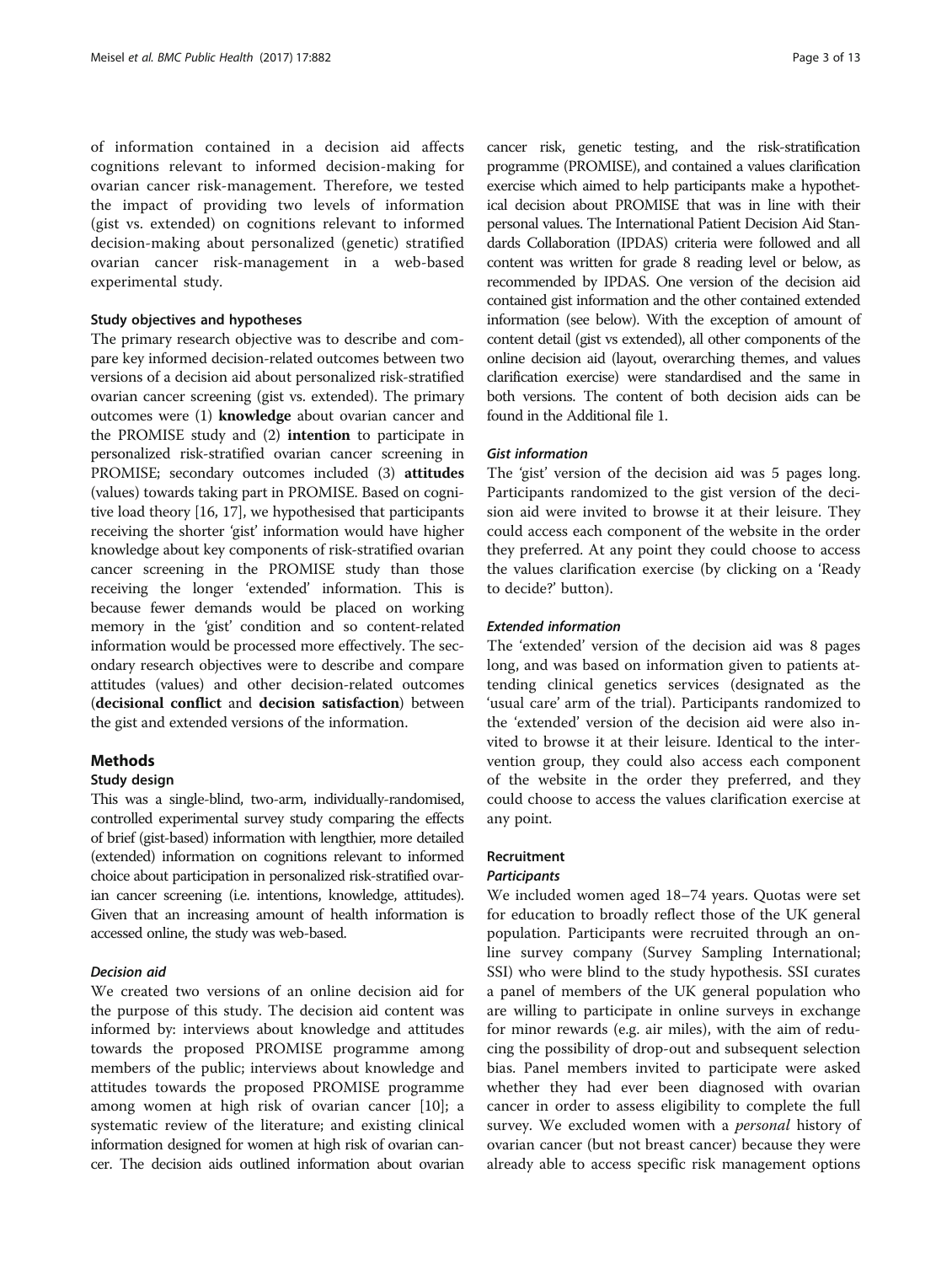according to NICE (National Institute for Health and Care Excellence) guidelines [\[18\]](#page-11-0). After discussion with the wider research team, we decided not to exclude participants with a family history of ovarian cancer because it would be unlikely that they would be excluded if a stratified approach to ovarian cancer risk-management was introduced as a novel screening programme. Interested and eligible participants indicated their consent to take part in the study by entering and completing the baseline survey. It was made clear that data would be stored according to data protection regulations and that participants could withdraw from the study at any time without any personal consequences. It was made clear that the decision to participate in PROMISE was hypothetical only (i.e. they would not actually be able to receive information about their personal risk of developing ovarian cancer).

### Study duration

Participants received the follow-up questionnaire via an email link 1–2 h after they accessed the website. Recruitment into the study stopped once target numbers were achieved. Data were collected in August 2015.

### Randomisation

Consenting participants were randomised to the gist information group or the extended information group using an in-built randomisation algorithm used by SSI (group allocation ratio 1:1). Participants were blinded to their group allocation and were simply told they would be viewing one version of a website about an ovarian cancer screening study. All data, including randomisation, were recorded, minimising the risk of experimenter bias. Recording all data online also minimised the risk of missing data or inadvertent manipulation.

# Sample size and assumptions

A power calculation using GPower (version 3.1) showed that a sample of 990 women would give 80% power to detect a between-group difference in informed decisionmaking outcomes (medium effect size) at alpha = 0.05.

# Ethics

This study received ethical approval from UCL Research Ethics Committee.

# Measures

# Demographic and personal information

Demographic information collected included age, ethnicity and education. Personal information included blood relatives diagnosed with ovarian cancer or breast cancer, past participation in any of the NHS cancer screening programmes (cervical, breast, colorectal), and perceived risk of ovarian [breast] cancer in comparison with other women of the same age ('compared with other women your age would you say your risk of ovarian [breast] cancer is'…'much lower than others', 'lower than others', 'same as others', 'higher than others', 'much higher than others'). This was based on a measure of perceived health risks [[19\]](#page-11-0). Worry about ovarian cancer and worry about breast cancer were assessed with items used in previous studies: 'I worry about getting ovarian [breast] cancer' ('never', 'rarely', 'sometimes', 'often', 'most of the time'). This measure was adapted from the Health Information National Trends Survey [\[20](#page-11-0)].

Genetic literacy was assessed with six statements used in previous research [[21](#page-12-0)–[24](#page-12-0)]: 1) Genes are inside cells (true); 2) Genes are made up of DNA (true); 3) Most genetic disorders are caused by a single gene (not true); 4) If a person has a faulty gene that has been linked with a disorder, they will always get the disorder (not true); 5) On average, a person has half their genes in common with their biological siblings (true); 6) A mother and daughter who look alike have more genes in common than a mother and a daughter who do not look alike (not true). Response options for each question were 'true', 'not true', and 'not sure'.

# Knowledge

Knowledge about ovarian cancer was assessed using four statements specifically developed for this study (bold font indicates response options coded as 'correct' and consistent with the information provided in the decision aid): 1) The average risk of a woman developing ovarian cancer in her lifetime is... (1 in 8; 1 in 50; 1 in 1000); 2) Ovarian cancer mainly affects older women ('true'; 'not true'; 'not sure'); 3) Ovarian cancer can easily be found early with an ultrasound scan ('true'; 'not true'; 'not sure'); 4) There are some factors that increase the risk of developing ovarian cancer: being overweight; being over 50 years old; smoking; family history; taking the pill; having children; breastfeeding; being inactive; using talcum powder; having IVF treatment (Please tick all that you think apply). Participants also scored up to three points if they correctly identified that taking the pill, having children and breastfeeding were not risk factors for ovarian cancer, as these have clearly been shown to be protective factors. This gave a total possible score of 10. The questions were adapted from the ovarian cancer awareness measure toolkit [[25](#page-12-0)].

Knowledge about PROMISE was assessed using six statements: 1) Genetic testing for ovarian cancer involves giving a blood sample (true); 2) PROMISE uses genetic information to estimate the risk of developing ovarian cancer (true); 3) Learning about personal risk of ovarian cancer may affect other family members (true); 4) Most women who take part in PROMISE will learn that they are at high risk of ovarian cancer (not true); 5)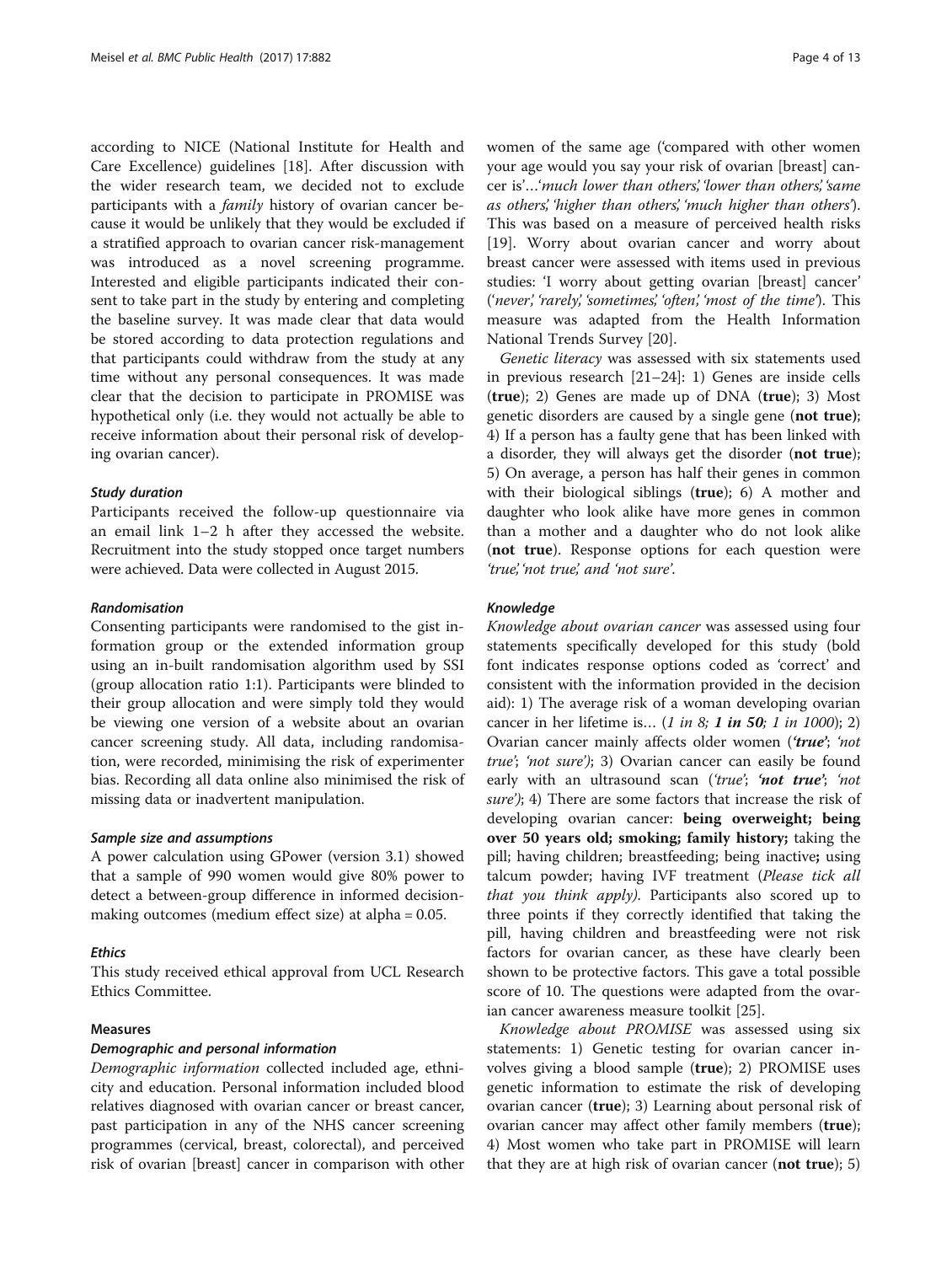Women at high risk can't do anything to reduce their chance of getting ovarian cancer (not true); 6) Women who take part in PROMISE will get some information about their risk of breast cancer (true). Response options for all statements were 'true'; 'not true'; 'not sure'.

# Attitudes (values) towards taking part in PROMISE

Attitudes towards taking part in PROMISE were measured using a validated scale by Hersch and colleagues [[26\]](#page-12-0). The scale consists of six items, each on a five-point response scale: Each item was preceded by the statement: 'For me, taking part in ovarian cancer screening based on genetic risk assessment would be…': A bad thing – Not a bad thing; Beneficial – Not beneficial; Harmful – Not harmful; A good thing – Not a good thing; Worthwhile – Not worthwhile; Important – Unimportant. Responses were summed and a mean attitude score was created ranging from 1 to 5.

# Intention to participate in the PROMISE study

Intention to take part in risk-stratified ovarian cancer screening based on genetic risk was adapted from a question by Power and colleagues [\[27\]](#page-12-0): 'If you were invited to take part in ovarian cancer screening based on genetic risk assessment would you take up the offer?', with response options being 'yes, definitely'; 'yes, probably'; 'probably not'; 'definitely not' (where  $1 =$  definitely not,  $4 = yes$  definitely).

### Decisional conflict and anticipated decisional regret

Decision-related outcomes were assessed using six items adapted from the decisional conflict scale [[28](#page-12-0)]: 1) I would be satisfied with my decision of whether or not to take part in PROMISE, 2) I feel I would make an informed choice about taking part in PROMISE, 3) I would expect to stick with my decision of whether or not to take part in PROMISE, 4) I know the risks of taking part in PROMISE, 5) I feel unsure about what I would choose – taking part in PROMISE or not taking part, 6) The decision of whether or not to take part in PROMISE would be easy for me. Anticipated decisional regret was assessed using two items based on Abraham and Sheeran's [\[29](#page-12-0)] measure of anticipated regret: 1) If I did not take part in PROMISE, I would feel regret; 2) If I did not take part in PROMISE, I would later wish I had. All responses were recorded on four-point scales ranging from strongly disagree to strongly agree. The decisional conflict items were reverse coded, so that a high score indicated high decisional conflict. A principal components analysis with varimax rotation was run and this confirmed the two factor structure (see Additional file [2](#page-11-0): Table S1).

#### Website usage

Website usage was assessed at follow-up using three questions: 'I read all the information on the website' ('very thoroughly'; 'quite thoroughly'; 'briefly'; 'just the parts I felt were relevant'); 'There was enough information on the website to make a decision about whether or not to take part in PROMISE ('strongly agree'; 'agree'; 'disagree'; 'strongly disagree'), and 'I would have preferred to speak to a health professional before making a decision about whether or not to take part in PROMISE ('strongly agree'; 'agree'; 'disagree'; 'strongly disagree').

Demographic and personal information, worry about breast and ovarian cancer, genetic literacy and health literacy were assessed before the decision aid intervention. Perceived risk of ovarian cancer and knowledge of ovarian cancer were measured pre and post exposure to the decision aid. Knowledge about PROMISE, attitudes, intentions, decisional conflict, anticipated decisional regret and website usage were assessed after the decision aid intervention only (see Table 1).

# Statistical analyses

Socio-demographic and outcome variables were described using frequencies, means and standard deviations. Outcome variables were compared cross-sectionally between the 'gist' and 'extended' information decision aid conditions using a series of independent samples t-tests. Change over time in knowledge about ovarian cancer from before to after the decision aid was examined and compared between-groups using a repeated measures ANOVA with group (gist vs. extended) as an independent variable, and the time\*group interaction reported. P-values

| <b>Table 1</b> Constructs measured and time of assessment |  |
|-----------------------------------------------------------|--|
|                                                           |  |

| Construct                                          | Time of assessment                 |                                   |
|----------------------------------------------------|------------------------------------|-----------------------------------|
|                                                    | Before exposure<br>to decision aid | After exposure<br>to decision aid |
| Demographic and personal<br>information            | J                                  | x                                 |
| Worry about breast and ovarian<br>cancer           |                                    | x                                 |
| Genetic literacy                                   |                                    | x                                 |
| Health literacy                                    |                                    | x                                 |
| Perceived risk of ovarian cancer                   | J                                  |                                   |
| Knowledge about ovarian cancer                     | ℐ                                  |                                   |
| Knowledge about PROMISE                            | x                                  |                                   |
| Attitudes towards taking part in<br><b>PROMISE</b> | x                                  |                                   |
| Intention to take part in PROMISE                  | x                                  |                                   |
| Decisional conflict                                | x                                  |                                   |
| Anticipated decisional regret                      | x                                  |                                   |
| Website usage                                      | x                                  |                                   |
|                                                    |                                    |                                   |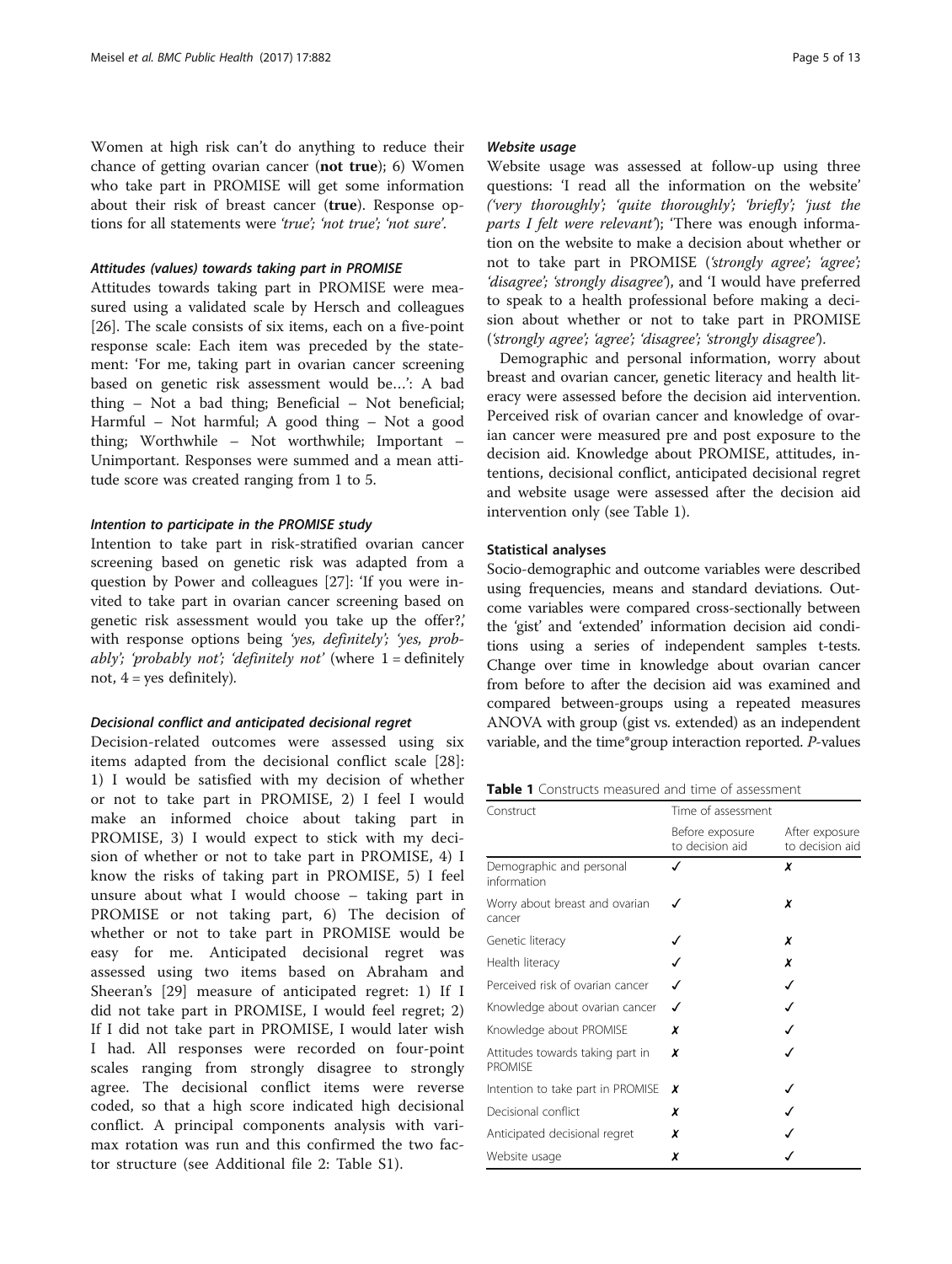of less than 0.05 were considered significant. All analyses were conducted with SPSS version 23.

# Results

# Sample characteristics

Overall, 1031 women participated in the study. There were 512 participants in the 'gist' decision aid group and 519 in the 'extended' group. Women were well distributed across the age groups, and ranged from 18 years upwards, with 7% aged 65 and over. The majority of participants were White (79.6%), spoke English as their first language (90.9%), and 26% were educated to Degree level. None had had a previous diagnosis of ovarian cancer. Twenty-five percent of participants had a family history of breast cancer, and 8.1% had a family history of ovarian cancer. Two thirds (68.8%) of participants perceived their risk of getting ovarian cancer to be the same as other women of their age. Forty-four percent of women reported worrying 'sometimes' about breast cancer, and 33.8% reported worrying 'sometimes' about ovarian cancer. The full socio-demographic characteristics of the sample and each group are illustrated in Table 2. In addition, (Additional file [2:](#page-11-0) Table S2) shows participants' responses to the individual items for genetic literacy, and shows that participants' mean genetic literacy score was 3.47 (where  $0 =$  low and  $6 =$  high).

### Knowledge

Knowledge about ovarian cancer increased from pre- to post-intervention in the sample overall (from 5.71 to 6.77, out of a possible 10:  $F = 362.25$ ,  $p < 0.001$ ). There was no significant difference between the gist and extended conditions (time\*group interaction:  $F = 0.20$ ,  $p =$ 0.66). The mean score for knowledge about PROMISE was 3.97 out of 6 after the decision aid; mean scores were not significantly different between the gist and extended conditions  $(4.02 \text{ vs. } 3.92 \text{ respectively: } t(1029) =$ 0.87,  $p = 0.39$ ) (see Table [3\)](#page-7-0). In addition, (Additional file [2](#page-11-0): Table S3) shows participants' knowledge in the sample overall.

# Attitudes (values) towards participating in PROMISE

The mean score for attitudes towards PROMISE was 3.91 (where  $1 =$  negative attitude,  $5 =$  positive attitude); mean scores were not significantly different between the gist and extended conditions (3.92 vs. 3.89 respectively,  $t(1029) = 0.60, p = 0.55$ ) (see Table [3](#page-7-0)).

# Intention to participate in the PROMISE study

In the sample overall, 74% of participants said that they 'probably' or 'definitely' would participate in ovarian cancer screening based on genetic risk assessment (the PROMISE study); there was no difference between the

| Table 2 Socio-demographic characteristics of participants |
|-----------------------------------------------------------|
|-----------------------------------------------------------|

|                                           | Total ( $n =$<br>1031) | Gist group<br>$(n = 512)$ | Extended group<br>$(n = 519)$ |
|-------------------------------------------|------------------------|---------------------------|-------------------------------|
|                                           | N(%)                   | N(%)                      | N (%)                         |
| Age                                       |                        |                           |                               |
| $18 - 29$                                 | 199 (19.3)             | 109 (21.3)                | 90 (17.3)                     |
| $30 - 39$                                 | 222 (21.5)             | 104 (20.3)                | 118 (22.7)                    |
| $40 - 49$                                 | 228 (22.1)             | 115 (22.5)                | 113 (21.8)                    |
| $50 - 59$                                 | 210 (20.4)             | 99 (19.3)                 | 111 (21.4)                    |
| $60+$                                     | 172 (16.7)             | 85 (16.6)                 | 87 (16.8)                     |
| Ethnicity                                 |                        |                           |                               |
| White                                     | 821 (79.6)             | 402 (78.5)                | 419 (80.7)                    |
| Asian                                     | 95 (9.2)               | 52 (10.1)                 | 43 (8.3)                      |
| Black                                     | 68 (6.6)               | 31(6.0)                   | 37 (7.1)                      |
| Mixed                                     | 34(3.3)                | 20(4.0)                   | 14(2.7)                       |
| Other                                     | 8(0.8)                 | 6(1.2)                    | 2(0.4)                        |
| First language                            |                        |                           |                               |
| English                                   | 937 (90.9)             | 460 (89.8)                | 477 (91.9)                    |
| Other                                     | 93 (9.0)               | 52 (10.2)                 | 41 (7.9)                      |
| Education                                 |                        |                           |                               |
| Degree or equivalent                      | 268 (26.0)             | 130 (25.4)                | 138 (26.6)                    |
| Higher education                          | 112 (10.9)             | 55 (10.7)                 | 57 (11.0)                     |
| A Level or equivalent                     | 235 (22.8)             | 112 (21.9)                | 123 (23.7)                    |
| GCSEs grades A*-C or<br>equivalent        | 256 (24.8)             | 140 (27.3)                | 116 (22.4)                    |
| Other qualifications                      | 83 (8.1)               | 42 (8.2)                  | 41 (7.9)                      |
| No formal<br>qualifications               | 73 (7.1)               | 32(6.3)                   | 41 (7.9)                      |
| Family history of breast<br>cancer (yes)  | 258 (25.0)             | 125 (24.4)                | 133 (25.6)                    |
| Family history of ovarian<br>cancer (yes) | 84 (8.1)               | 47 (9.2)                  | 37 (7.1)                      |
| Comparative risk of ovarian cancer        |                        |                           |                               |
| Much lower than<br>others                 | 79 (7.7)               | 37 (7.2)                  | 42 (8.1)                      |
| Lower than others                         | 147 (14.3)             | 81 (15.8)                 | 66 (12.7)                     |
| Same as others                            | 709 (68.8)             | 350 (68.4)                | 359 (69.2)                    |
| Higher than others                        | 85 (8.2)               | 39 (7.6)                  | 46 (8.9)                      |
| Much higher than<br>others                | 11(1.1)                | 5(1.0)                    | 6 (1.2)                       |
| Worry about breast cancer                 |                        |                           |                               |
| Never                                     | 102(9.9)               | 43 (8.4)                  | 59 (11.4)                     |
| Rarely                                    | 270 (26.2)             | 139 (27.1)                | 131 (25.2)                    |
| Sometimes                                 | 457 (44.3)             | 235 (45.9)                | 222 (42.8)                    |
| Often                                     | 152 (14.7)             | 70 (13.7)                 | 82 (15.8)                     |
| Always                                    | 50 (4.8)               | 25 (4.9)                  | 25 (4.8)                      |
| Worry about ovarian cancer                |                        |                           |                               |
| Never                                     | 256 (24.8)             | 115(22.5)                 | 141 (27.2)                    |
| Rarely                                    | 354 (34.3)             | 184 (35.9)                | 170 (32.8)                    |
|                                           |                        |                           |                               |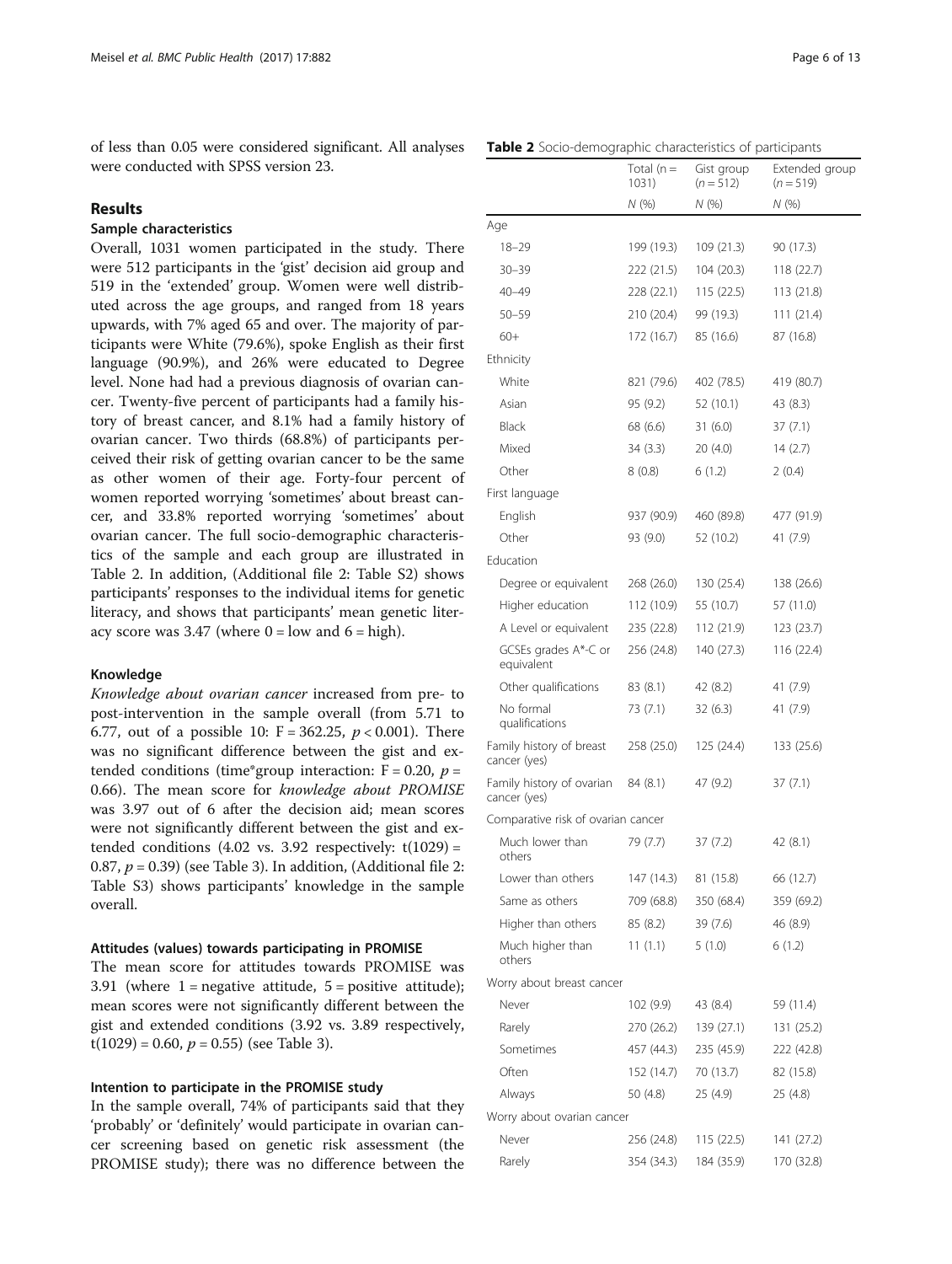Table 2 Socio-demographic characteristics of participants (Continued)

|                                                  | Total $(n =$<br>1031) | Gist group<br>$(n = 512)$ | Extended group<br>$(n = 519)$ |
|--------------------------------------------------|-----------------------|---------------------------|-------------------------------|
|                                                  | N(%)                  | N(%                       | N(%)                          |
| Sometimes                                        | 348 (33.8)            | 177 (34.6)                | 171 (32.9)                    |
| Often                                            | 53 (5.1)              | 22(4.3)                   | 31(6.0)                       |
| Always                                           | 20(1.9)               | 14(2.7)                   | 6(1.2)                        |
| Previous participation in cancer screening tests |                       |                           |                               |
| Cervical                                         | 774 (75.1)            | 377 (73.6)                | 397 (76.5)                    |
| <b>Breast</b>                                    | 400 (38.8)            | 193 (37.7)                | 207 (39.9)                    |
| Colorectal                                       | 162 (15.7)            | 79 (15.4)                 | 83 (16.0)                     |
| None of above                                    | 214 (20.8)            | 114 (22.3)                | 100 (19.3)                    |

Note. In cases where percentages do not add up to 100%, this represents missing data

gist and extended conditions  $(t(1029) = 0.43, p = 0.67)$ (see Table [3\)](#page-7-0).

# Decisional conflict and anticipated decision regret

Decisional conflict: Overall, the majority (94%) of participants agreed or strongly agreed that they would feel that they would be making an informed choice about taking part in PROMISE, and three quarters (77%) reported that they knew the risks of taking part in PROMISE. However, over half (54%) also felt unsure about what they would choose, and only two thirds (67%) felt that the decision about whether or not to take part in PROMISE would be easy for them. The mean score for decisional conflict was  $2.09$  (SD = 0.32) (where  $1 =$  low decisional conflict, and  $4 =$  high decisional conflict). Mean scores did not differ between the gist and extended information decision aid groups  $(t(1029) = 0.20$ ,  $p = 0.84$ ).

Anticipated decisional regret: In the sample overall, 49% of participants agreed or strongly agreed that if they did not take part in PROMISE they would feel regret, and similarly 55% agreed or strongly agreed that if they did not take part, they would later wish they had. The mean anticipated decisional regret score was  $2.56$  (SD = 0.66), on a scale where  $1 = \text{low}$ anticipated regret, and  $4 = high$  anticipated regret. Mean scores did not differ between the gist and extended information groups  $(t(1029) = 0.02, p = 0.98)$ (see Table [4\)](#page-9-0).

# Website usage

There was no significant difference between the gist and extended groups in the amount of information on the website-based decision aid that participants reported reading  $(t(1029) = -0.15, p = 0.88)$ . There was also no significant difference between the two groups in the proportions of participants who thought the website

contained sufficient information to make a decision about whether or not to take part in PROMISE (t(1029)  $= -1.34$ ,  $p = 0.18$ ) (see Table [5\)](#page-10-0).

# **Discussion**

This study examined the effects of a web-based decision aid on key components of informed decisionmaking about risk-stratified ovarian cancer management, and compared the effects between a gist and an extended version of the decision aid. We found that knowledge about ovarian cancer improved significantly overall, indicating that the decision aid was successful in increasing knowledge; an essential component of informed choice. This finding is consistent with a review which found that decision aids increased patients' knowledge about treatment or screening options [[30](#page-12-0)]. Although scores on most of the ovarian cancer knowledge items were high after participants had viewed the decision aid, two of the items ('Ovarian cancer mostly affects older women' [True], and 'Ovarian cancer can be found easily with an ultrasound scan' [Not true]) were coded as being answered correctly by fewer than half the participants (44.3% and 26.3% respectively). This may reflect ambiguity in the question wording, and/or that the decision aids did not express this information sufficiently clearly. Future versions of the information presented to participants in the decision aid and the measures used to assess understanding of that information will need to make these facts and their measurement clearer.

To our knowledge, this is the first study to assess the impact of a gist versus extended version of a decision aid about risk-stratified ovarian cancer screening on aspects of informed decision-making. Different components of informed decision-making were measured, including knowledge, intentions and attitudes, in an attempt to capture the multidimensional nature of informed choice [[13](#page-11-0)]. Moreover, individual item scores were examined, rather than just their composites, to obtain a detailed understanding of participants' knowledge and beliefs. The study sample was large and diverse in terms of age and education. Despite the lack of difference between the two decision aids on informed choice outcomes, it was encouraging to observe that more participants intended to participate in PROMISE than not (74.2% vs. 25.8%). This suggests that a risk-stratified approach to screening for ovarian cancer and other management options might be considered acceptable to the majority of women within the general public, and if it were to be introduced, uptake could be high.

Our findings also suggest that providing participants in the planned PROMISE feasibility study with a decision aid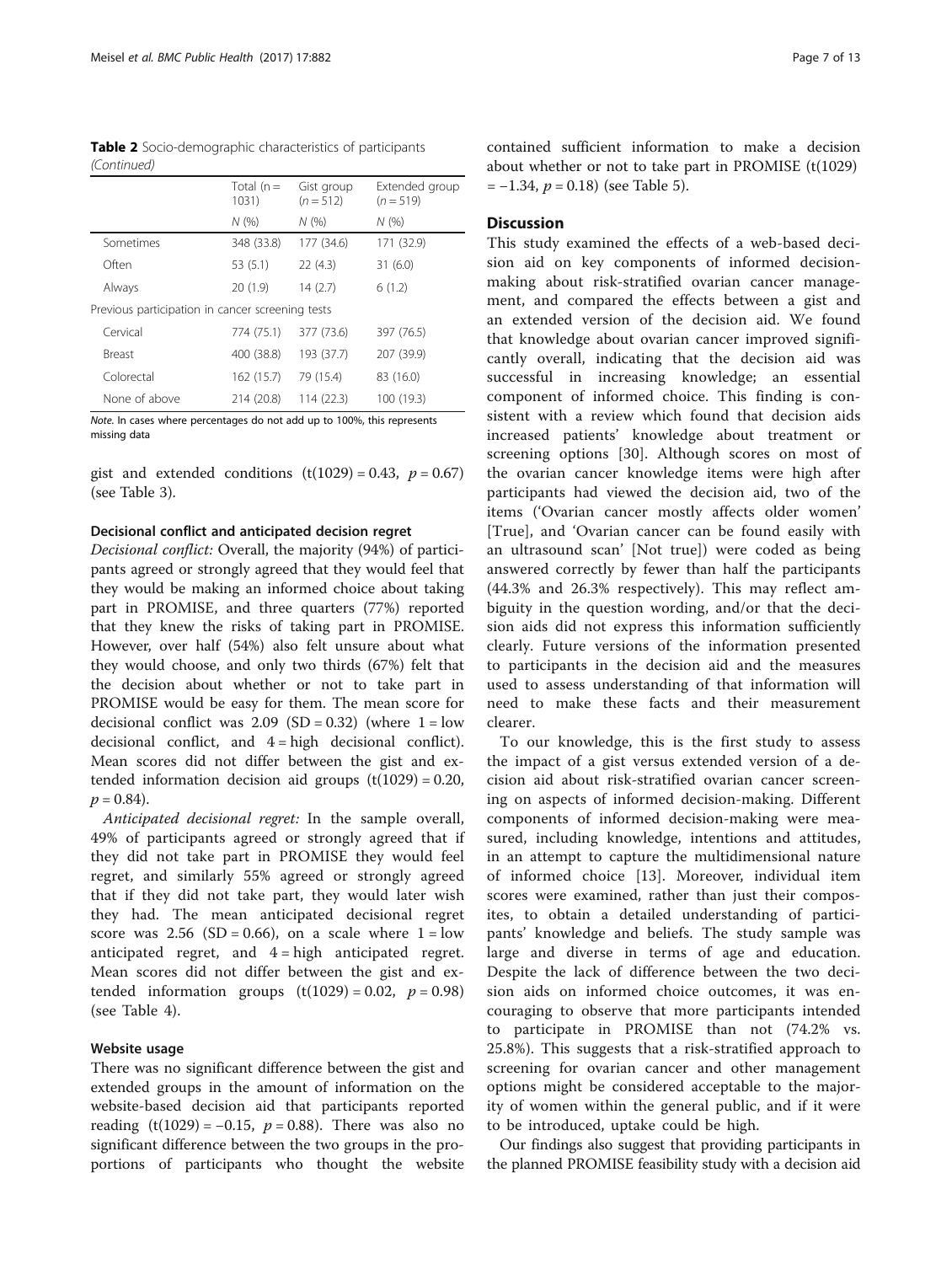<span id="page-7-0"></span>

| Table 3 Knowledge about ovarian cancer and PROMISE, attitudes and intentions compared between the gist and extended decision aid groups |                                                       |                                         |                                        |                                          |                                         |                                          |
|-----------------------------------------------------------------------------------------------------------------------------------------|-------------------------------------------------------|-----------------------------------------|----------------------------------------|------------------------------------------|-----------------------------------------|------------------------------------------|
|                                                                                                                                         |                                                       | Pre decision-aid                        |                                        | Post decision-aid                        |                                         | P-value for difference<br>between groups |
|                                                                                                                                         | Response options                                      | Gist group<br>$(n = 512)$<br>N (%)      | Extended group<br>$(n = 519)$<br>N (%) | Gist group<br>$(n = 512)$<br>N(96)       | Extended group<br>$(n = 519)$<br>N (%)  |                                          |
| Knowledge                                                                                                                               |                                                       |                                         |                                        |                                          |                                         |                                          |
| Summary scores                                                                                                                          |                                                       |                                         |                                        |                                          |                                         |                                          |
| Knowledge about ovarian cancer (range = 0-10),<br>mean (SD)                                                                             |                                                       | 5.75 (1.63)                             | 5.66 (1.48)                            | 6.79(1.84)                               | 6.76(1.81)                              | $t(1029) = 0.30$ , $p = 0.766$           |
| Knowledge about PROMISE (range = 0-6), mean (SD)                                                                                        |                                                       | n/a                                     | $\frac{a}{a}$                          | 4.02 (1.73)                              | 3.92 (1.70)                             | $t(1029) = 0.87$ , $p = 0.386$           |
| Individual item scores                                                                                                                  |                                                       |                                         |                                        |                                          |                                         |                                          |
| Knowledge about ovarian cancer:                                                                                                         |                                                       |                                         |                                        |                                          |                                         |                                          |
| The average risk of a woman developing ovarian<br>cancer in her lifetime is (1 in 50)                                                   | 3) 1 in 1000<br>$\frac{1}{2}$ ) 1 in 50<br>2) 1 in 50 | $280(54.7)$<br>91 (17.8)<br>(41 (27.5)  | 256 (49.3)<br>144 (27.7)<br>119 (22.9) | 347 (67.8)<br>17 (22.9)<br>48 (9.4)      | 346 (66.7)<br>105 (20.2)<br>68 (13.1)   |                                          |
| Ovarian cancer mostly affects older women (True)                                                                                        | Not sure<br>Not true<br>True                          | $106(20.7)$<br>$320(62.5)$<br>86 (16.8) | 85 (16.4)<br>330 (63.6)<br>104 (20.0)  | 246 (48.0)<br>203 (39.6)<br>63 (12.3)    | 211 (40.7)<br>238 (45.9)<br>70 (13.5)   |                                          |
| Ovarian cancer can easily be found early with an<br>ultrasound scan (Not true)                                                          | Not true<br>Not sure<br>True                          | 238 (46.5)<br>185 (36.1)<br>89 (17.4)   | 233 (44.9)<br>201 (38.7)<br>85 (16.4)  | $124(24.2)$<br>$177(34.6)$<br>211 (41.2) | 147 (28.3)<br>210 (40.5)<br>162(31.2)   |                                          |
| ovarian cancer. Please tick all that you think apply:<br>There are some factors which increase the risk of                              |                                                       |                                         |                                        |                                          |                                         |                                          |
| Being over 50 years old (Yes)                                                                                                           | yes<br>$\frac{1}{2}$                                  | 222 (43.4)<br>290 (56.6)                | 213 (41.0)<br>306 (59.0)               | 340 (66.4)<br>172 (33.6)                 | 322 (62.0)<br>197 (38.0)                |                                          |
| Being overweight (Yes)                                                                                                                  | Yes<br>$\frac{1}{2}$                                  | 270 (52.7)<br>242 (47.3)                | 285 (54.9)<br>234 (45.1)               | 342 (66.8)<br>170 (33.2)                 | 356 (68.6)<br>163 (31.4)                |                                          |
| Smoking (Yes)                                                                                                                           | Yes<br>$\frac{1}{2}$                                  | 293 (57.2)<br>219 (42.8)                | 294 (56.6)<br>225 (43.4)               | 344 (67.2)<br>168 (32.8)                 | 351 (67.6)<br>168 (32.4)                |                                          |
| Family history (Yes)                                                                                                                    | Yes<br>$\frac{1}{2}$                                  | 420 (82.0)<br>92 (18.0)                 | 436 (84.0)<br>83 (16.0)                | 413 (80.7)<br>99 (193)                   | 445 (85.7)<br>74 (14.3)                 |                                          |
| Taking the pill (No)                                                                                                                    | Yes<br>$\frac{1}{2}$                                  | 315 (61.5)<br>197 (38.5)                | 322 (62.0)<br>197 (38.0)               | 362 (70.7)<br>150 (29.3)                 | 357 (68.8)<br>162(31.2)                 |                                          |
| Having children (No)                                                                                                                    | Yes<br>å                                              | 445 (86.9)<br>67(13.1)                  | 461 (88.8)<br>58 (11.2)                | 53 (10.4)<br><b>459 (89.6)</b>           | 469 (90.4)<br>50 (9.6)                  |                                          |
| Breastfeeding (No)                                                                                                                      | Yes<br>$\frac{1}{2}$                                  | 503 (98.2)<br>9(1.8)                    | 503 (96.9)<br>16(3.1)                  | 500 (97.7)<br>12(2.3)                    | 503 (96.9)<br>16(3.1)                   |                                          |
| Knowledge about PROMISE:                                                                                                                |                                                       |                                         |                                        |                                          |                                         |                                          |
| $\sigma$<br>Genetic testing for ovarian cancer involves giving<br>blood sample (True)                                                   | Not sure<br>Not true<br>True                          | n/a                                     | n/a                                    | $279(54.5)$<br>$67(13.1)$<br>166 (32.4)  | $282(54.3)$<br>$69(13.3)$<br>168 (32.4) |                                          |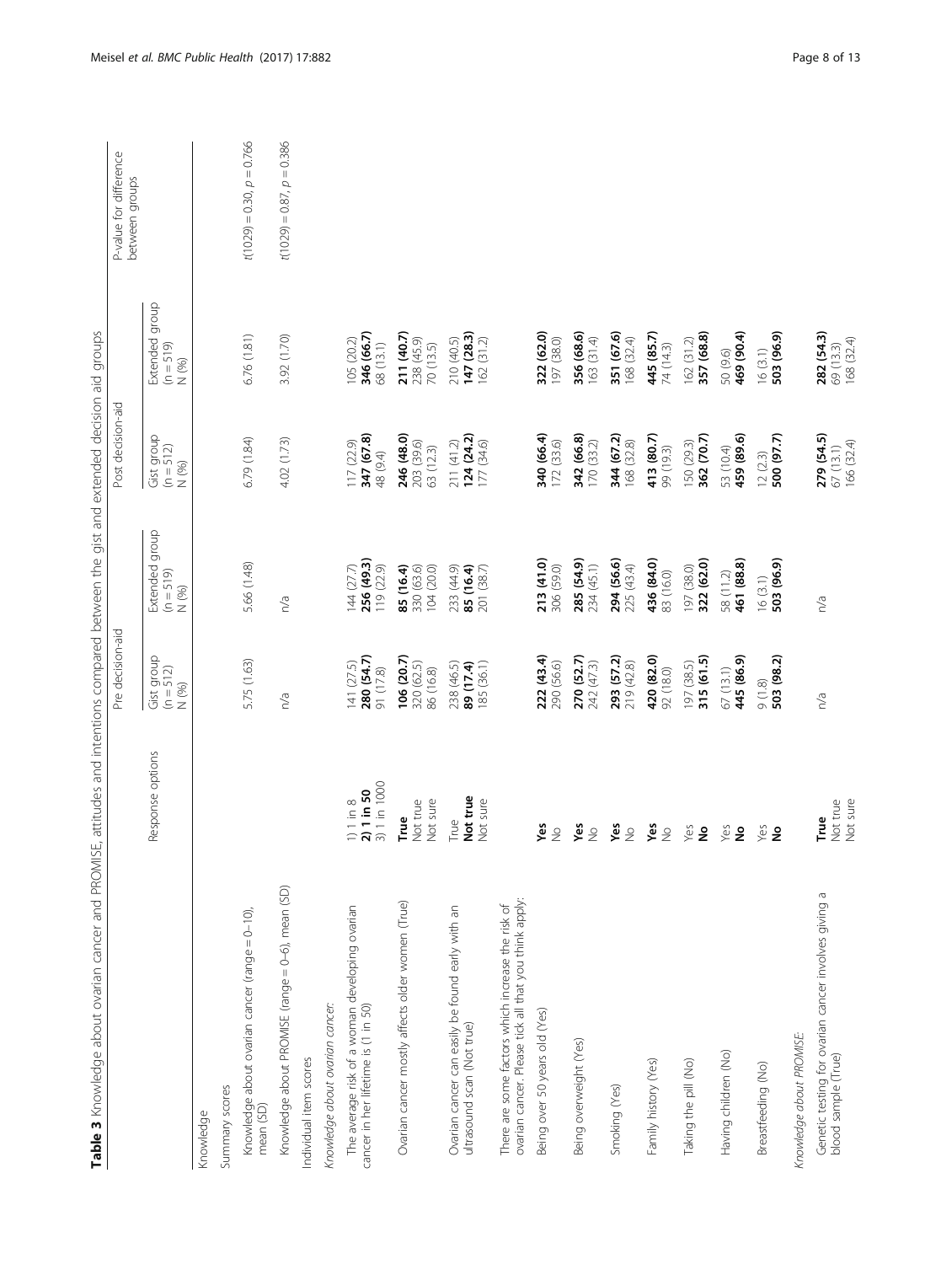|                                                                                                                                   |                              | Pre decision-aid                   |                                          | Post decision-aid                     |                                           | P-value for difference<br>between groups |
|-----------------------------------------------------------------------------------------------------------------------------------|------------------------------|------------------------------------|------------------------------------------|---------------------------------------|-------------------------------------------|------------------------------------------|
|                                                                                                                                   | Response options             | Gist group<br>$(n = 512)$<br>N (%) | Extended group<br>$(n = 519)$<br>$N$ (%) | Gist group<br>$(n = 512)$<br>N (%)    | qroup<br>Extended<br>$(n = 519)$<br>N (%) |                                          |
| PROMISE uses genetic information to estimate the<br>risk of developing ovarian cancer (True)                                      | Not sure<br>Not true<br>True | n/a                                | n/a                                      | 360 (70.3)<br>123 (24.0)<br>29 (5.7)  | 357 (68.8)<br>141 (27.2)<br>21 (4.0)      |                                          |
| Learning about personal risk of ovarian cancer may<br>affect other family members (True)                                          | Not sure<br>Not true<br>True | n/a                                | $\sqrt{a}$                               | 383 (74.8)<br>86 (16.8)<br>43 (8.4)   | 392 (75.5)<br>56 (10.8)<br>71(13.7)       |                                          |
| that they are at high risk of ovarian cancer (Not true)<br>Most women who take part in PROMISE will learn                         | Not true<br>Not sure<br>True | n/a                                | n/a                                      | 336 (65.6)<br>115 (22.5)<br>61 (11.9) | 320 (61.7)<br>116 (22.4)<br>83 (16.0)     |                                          |
| There is nothing that women who are at high risk<br>of ovarian cancer can do to reduce their risk of<br>ovarian cancer (Not true) | Not true<br>Not sure<br>True | n/a                                | n/a                                      | 337 (65.8)<br>122 (23.8)<br>53 (10.4) | 313 (60.3)<br>150 (28.9)<br>56 (10.8)     |                                          |
| information about their risk of breast cancer (True)<br>Women who take part in PROMISE will get some                              | Not sure<br>Not true<br>True | n/a                                | n/a                                      | 361 (70.5)<br>136 (26.6)<br>15 (2.9)  | 372 (71.7)<br>120(23.1)<br>27(5.2)        |                                          |
| Attitudes towards taking part in PROMISE                                                                                          |                              |                                    |                                          |                                       |                                           |                                          |
| For me, taking part in PROMISE would be:                                                                                          |                              |                                    |                                          |                                       |                                           |                                          |
| A bad thing (1) not a bad thing (5)                                                                                               |                              | n/a                                | n/a                                      | 3.93 (0.91)                           | 3.89 (0.86)                               |                                          |
| Not beneficial (1) beneficial (5)                                                                                                 |                              | n/a                                | n/a                                      | 3.89 (0.94)                           | 3.84 (0.90)                               |                                          |
| Not a good thing (1) a good thing (5)                                                                                             |                              | n/a                                | n/a                                      | 3.93 (0.91)                           | 3.89 (0.88)                               |                                          |
| Not worthwhile (1) worthwhile (5)                                                                                                 |                              | n/a                                | n/a                                      | (0.95)<br>3.91                        | 3.88 (0.93)                               |                                          |
| Not important (1) important (5)                                                                                                   |                              | n/a                                | n/a                                      | 3.82 (1.0)                            | 3.82 (0.94)                               |                                          |
| Harmful (1) not harmful (5)                                                                                                       |                              | n/a                                | n/a                                      | 4.04 (0.88)                           | 4.03 (0.86)                               |                                          |
| Total mean (range = 1-5) (SD)                                                                                                     |                              | n/a                                | n/a                                      | 3.92 (0.83)                           | 3.89 (0.79)                               | $t(1029) = 0.60$ , $p = 0.550$           |
| Intention to participate in PROMISE                                                                                               |                              |                                    |                                          |                                       |                                           |                                          |
| Definitely not                                                                                                                    |                              | n/a                                | n/a                                      | $(3.5\%)$                             | 20 (3.9%)                                 |                                          |
| Probably not                                                                                                                      |                              | n/a                                | n/a                                      | 114 (22.3%)                           | 114 (22.0%)                               |                                          |
| Yes probably                                                                                                                      |                              | n/a                                | n/a                                      | 255 (49.8%)                           | 267 (51.4%)                               |                                          |
| Yes definitely                                                                                                                    |                              | n/a                                | n/a                                      | 125 (24.4%)                           | 118 (22.7%)                               |                                          |
| Mean score (range $= 1-4$ ) (SD)                                                                                                  |                              | n/a                                | n/a                                      | 2.95 (0.78%)                          | 2.93 (0.77%)                              | $t(1029) = 0.43$ , $p = 0.671$           |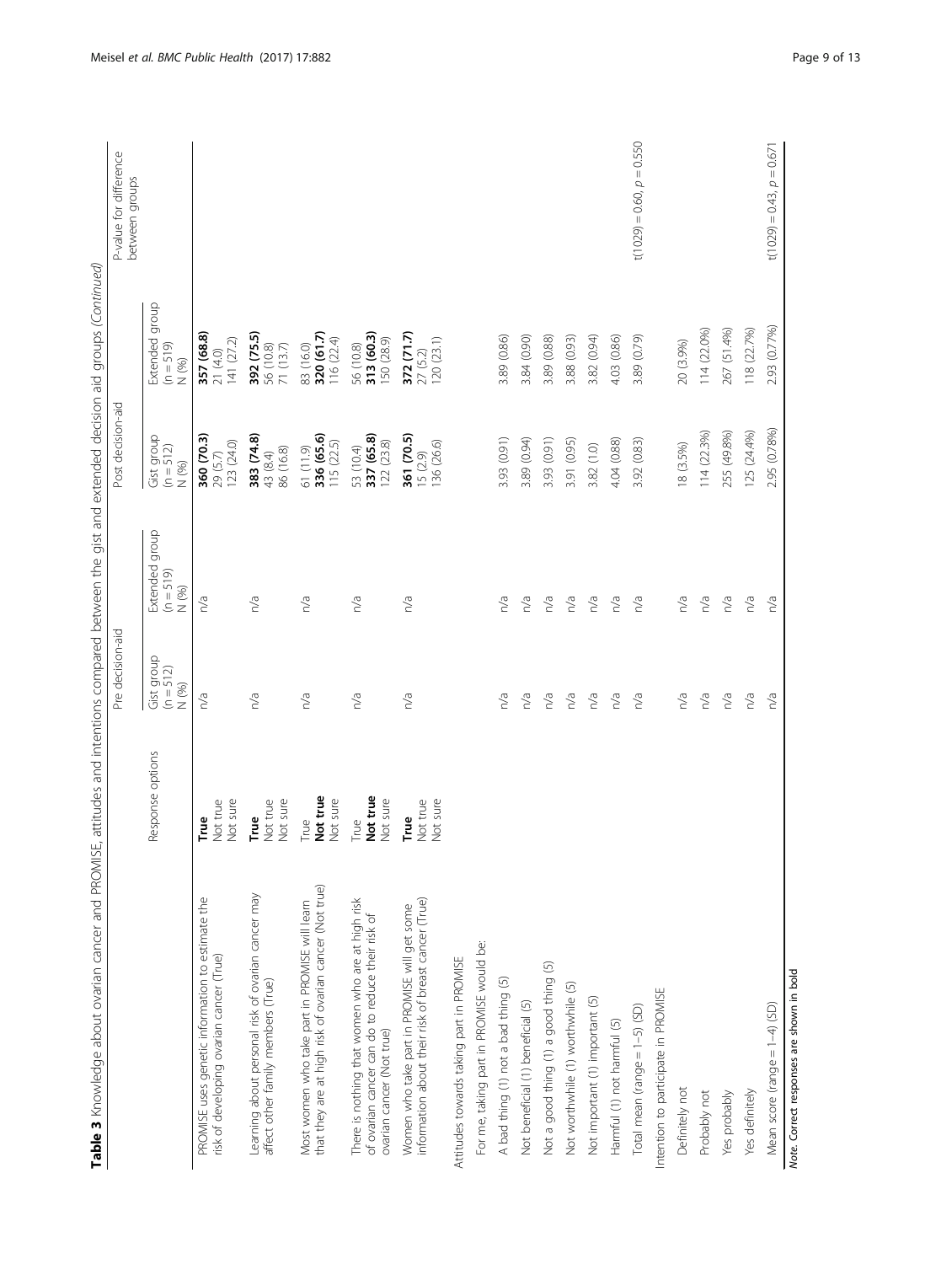<span id="page-9-0"></span>

| Item (1 = strongly disagree, 4 = strongly agree)                                                                                                                           | Overall $(n = 1031)$                | Gist group ( $n = 512$ ) | Extended group ( $n = 519$ ) |
|----------------------------------------------------------------------------------------------------------------------------------------------------------------------------|-------------------------------------|--------------------------|------------------------------|
| Decisional conflict                                                                                                                                                        | Mean (SD)<br>% Agree/Strongly agree |                          |                              |
| I would be satisfied with my decision of whether or not to take part in<br>PROMISE                                                                                         | $1.91(.51)$<br>92.6                 | $1.91(52)$<br>91.6       | 1.90 (.49)<br>93.6           |
| PROMISE<br>I feel I would make an informed choice about taking part in                                                                                                     | $1.84(52)$<br>94.4                  | 1.83 (.52)<br>94.5       | $1.85(51)$<br>94.2           |
| know the risks of taking part in PROMISE                                                                                                                                   | 2.10 (.67)<br>76.9                  | 2.09 (.67)<br>77.3       | 2.11 (.67)<br>76.5           |
| feel unsure of what I would choose - taking part in PROMISE or not<br>taking part                                                                                          | 2.53 (.76)<br>53.6                  | 2.57 (.78)<br>52.0       | 2.48 (.74)<br>55.3           |
| The decision about whether or not to take part in PROMISE would be<br>easy for me                                                                                          | 2.22 (.70)<br>67.4                  | 2.18 (.71)<br>69.5       | 2.25 (.70)<br>65.3           |
| I would expect to stick with my decision of whether or not to take part<br>in PROMISE                                                                                      | $1.93(54)$<br>90.5                  | 1.94 (.56)<br>89.5       | $1.91(.52)$<br>91.5          |
| Mean subscale score (range = 1-4) (SD)                                                                                                                                     | 2.09 (0.32)                         | 2.09 (0.32)              | $2.08 (0.32)^{a}$            |
| Anticipated decisional regret                                                                                                                                              |                                     |                          |                              |
| If I did not take part in PROMISE, I would feel regret                                                                                                                     | 2.52 (.72)<br>49.3                  | 2.50 (.71)<br>48.6       | 2.54 (.72)<br>49.9           |
| If I did not take part in PROMISE, I would later wish I had                                                                                                                | 2.60 (.72)<br>54.8                  | 2.62 (.71)<br>56.7       | 2.57 (.73)<br>52.9           |
| Mean subscale score (range = 1-4) (SD)                                                                                                                                     | 2.56 (0.66)                         | 2.56 (0.66)              | $2.56 (0.67)^b$              |
| <sup>a</sup> No significant difference between groups: t(1029) = 0.203, $p$ = 0.839<br><sup>b</sup> No significant difference between groups: t(1029) = 0.020, $p$ = 0.984 |                                     |                          |                              |

Table 4 Decisional conflict and anticipated decisional regret Table 4 Decisional conflict and anticipated decisional regret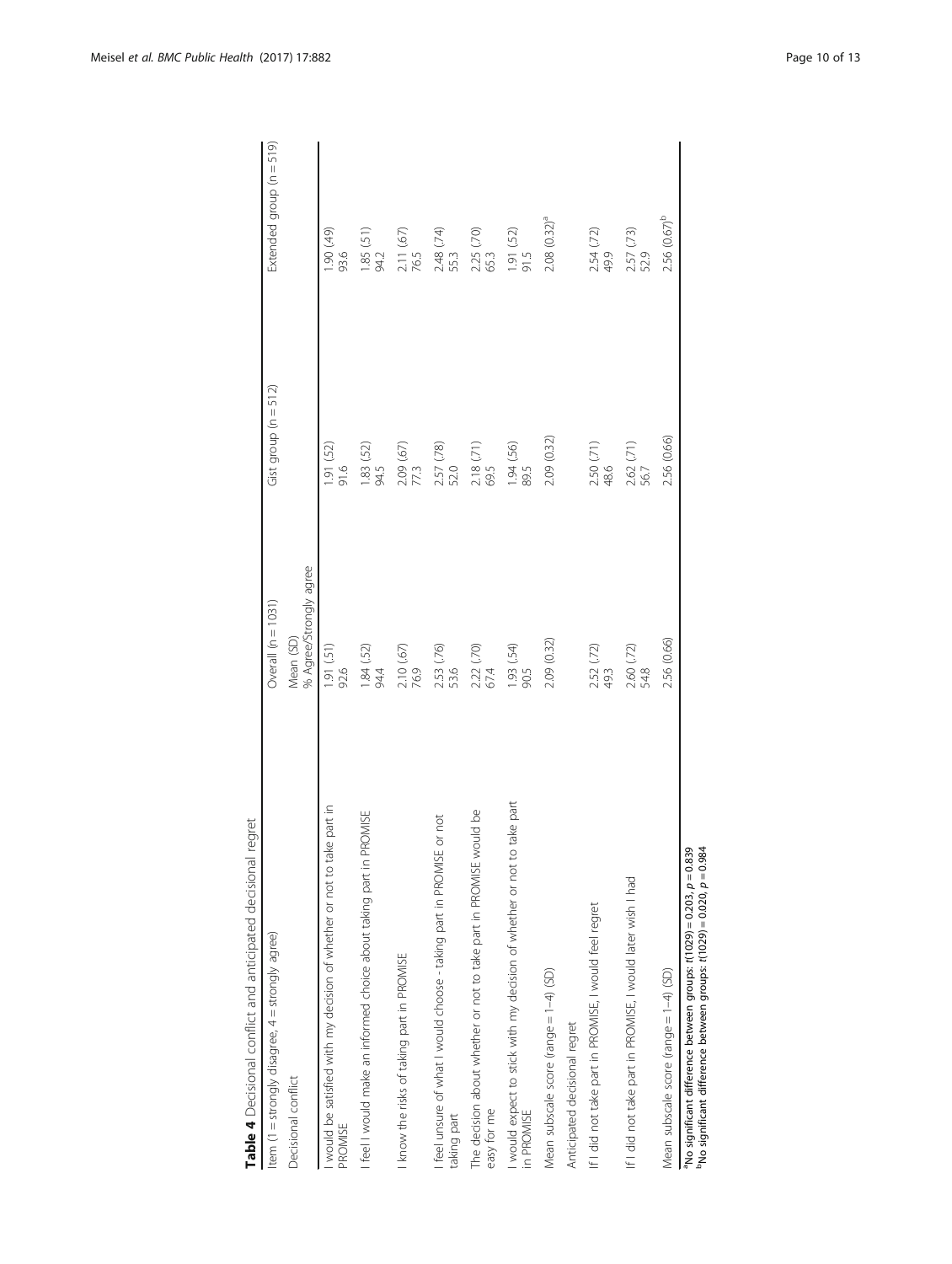# <span id="page-10-0"></span>Table 5 Website usage

| Item                                                                                                                                                                                                                                         | Response options                                                                 | Total sample $(n = 1031)$<br>N(%                   | Gist group ( $n = 512$ )<br>N(%                 | Extended group ( $n = 519$ )<br>N(% )              |
|----------------------------------------------------------------------------------------------------------------------------------------------------------------------------------------------------------------------------------------------|----------------------------------------------------------------------------------|----------------------------------------------------|-------------------------------------------------|----------------------------------------------------|
| read all the information on the website                                                                                                                                                                                                      | Very thoroughly<br>Quite thoroughly<br><b>Briefly</b><br>Just the relevant parts | 216 (21.0)<br>446 (43.3)<br>268 (26.0)<br>101(9.8) | 100(19.5)<br>233(45.5)<br>134 (26.2)<br>45(8.8) | 116(22.4)<br>213 (41.0)<br>134 (25.8)<br>56 (10.8) |
| Mean (range $= 1-4$ ) (SD)                                                                                                                                                                                                                   |                                                                                  | 2.25(0.90)                                         | 2.24(0.87)                                      | $2.25(0.92)^a$                                     |
| Imagine you were invited to take part<br>in the study described on the website<br>when you answer the following questions.<br>There was enough information on the<br>website to make a decision whether or<br>not to take part in the study. | Strongly agree<br>Agree<br>Disagree<br>Strongly disagree                         | 281 (27.3)<br>679 (65.9)<br>64(6.2)<br>7(0.7)      | 141 (27.5)<br>345 (67.4)<br>24(4.7)<br>2(0.4)   | 140 (27.0)<br>334 (64.4)<br>40(7.7)<br>5(1.0)      |
| Mean (range $= 1-4$ ) (SD)                                                                                                                                                                                                                   |                                                                                  | 1.80(0.57)                                         | 1.78(0.54)                                      | 1.83 (0.60) <sup>b</sup>                           |

<sup>a</sup>No significant difference between groups: t(1029) = -0.149, p = 0.882<br><sup>b</sup>No significant difference between groups: t(1020) = -1.226, p = 0.123

<sup>b</sup>No significant difference between groups: t(1029) = -1.336, p = 0.182

may valuably help increase potential participants' understanding of some key concepts, and that either a gist or extended version could achieve this desired outcome. There were no differences in knowledge about ovarian cancer, knowledge about the PROMISE study or intentions to participate in the PROMISE programme between those who viewed the gist and those who viewed the extended version of the decision aid. Neither were there differences in attitudes towards PROMISE, anticipated regret or decisional conflict between the two groups. The absence of differences in components of informed decision-making between the two groups suggests that the amount of information provided in the decision aid had little impact on people's knowledge acquisition, attitudes or intention. Contrary to the study hypotheses, we found no evidence that participants in the gist group were able to retain more information, nor that those in the extended group experienced information overload. These findings support previous research which found no difference in colorectal cancer screening interest between participants who received a brief decision aid with two screening options and those who were given a more detailed decision aid containing five options [\[31\]](#page-12-0).

An alternative explanation for the study's results is that the two versions of the decision aid were not sufficiently different to elicit differences in informed decision-making outcomes. The gist version was five pages long, and the extended version was eight pages, so perhaps this was not enough of a difference to affect information-processing. In light of this it might be worthwhile for future research comparing different levels of information in decision aids to ensure that gist versions are limited to one or two pages, to establish a sufficient difference between experimental groups. Moreover, all participants were able to access as much or as little information as they desired, albeit within the confines of their version of the decision aid. Detail about which pages each participant accessed and for how long was not recorded, so it is not known how much information each participant actually read. It is therefore possible that the amount of information read by participants in the two groups did not differ.

It is also possible that the modality of the decision aid (i.e. website) was not particularly well-suited to the type of decision that was being made. Wilson and Wolf [[17](#page-11-0)] claim that the type of medium chosen for a decision aid can affect cognitive load, which can impact upon informed decision making outcomes. Although static media, such as the decision aids used in the present study, are appropriate for certain medical contexts, e.g. when complex information must be repeatedly reviewed, video is potentially more effective for single-event decisions, e.g. deciding whether or not to take part in the PROMISE programme.

Decision aids are an effective tool to increase patients' knowledge of their options when faced with a healthcare decision, so are likely to be valuable tools to help people make informed decisions. It is therefore potentially important that healthcare professionals consider providing patients with decision aids, and that such decision aids are available to them. This will be particularly important if stratified ovarian cancer risk-management becomes implemented in clinical practice, because it is a novel approach to screening and thus most patients' knowledge of this concept will be low. Decision aids may be pivotal in improving knowledge levels and helping women to clarify their values in order to make informed decisions. Future research could explore the effect of providing women with decision aids about stratified ovarian cancer risk-management that are more different to each other in terms of the amount of information that is provided. The format of decision aid could also be manipulated, for example by using mobile apps and printed materials as well as websites, to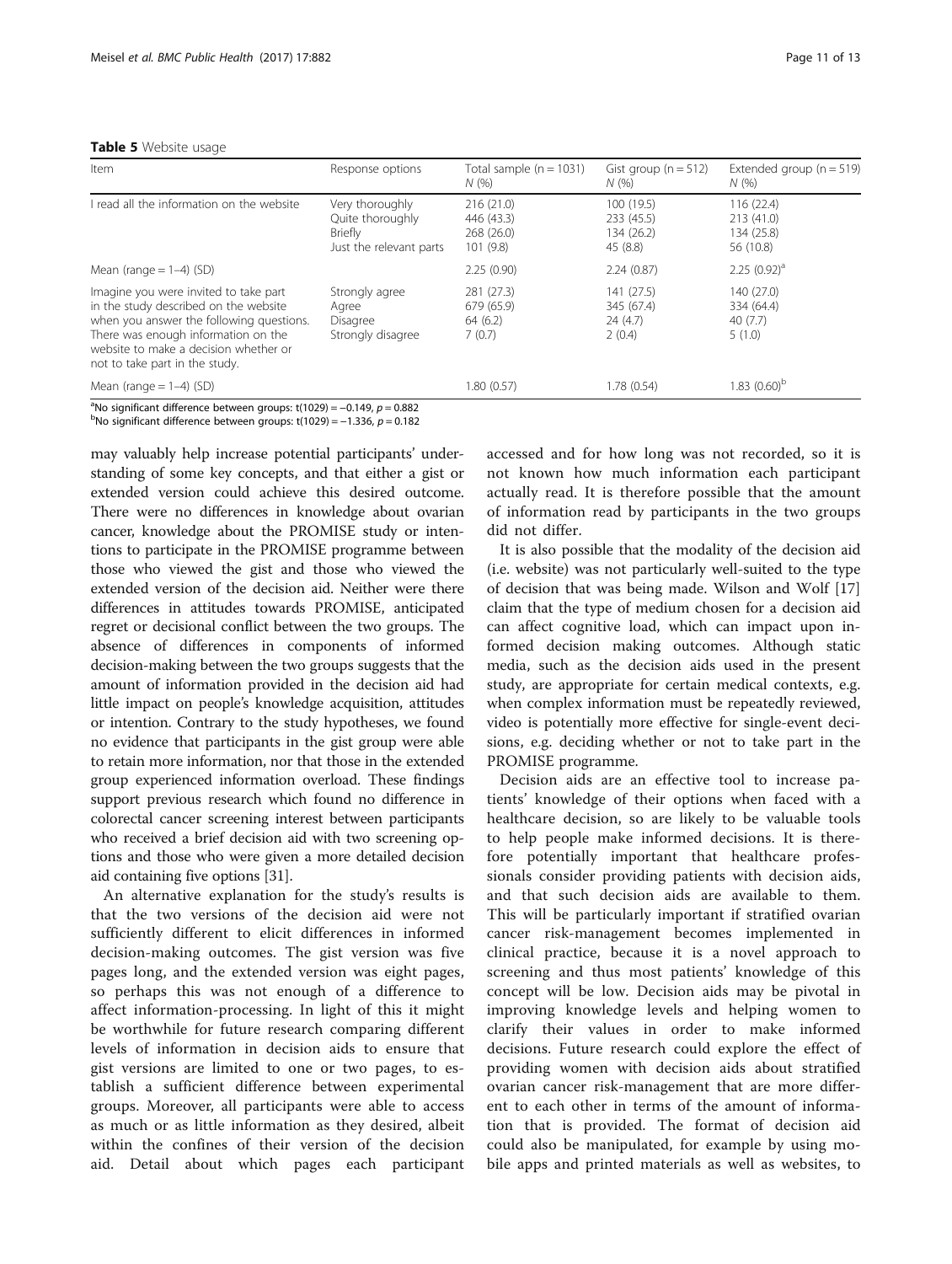<span id="page-11-0"></span>ascertain whether this affects informed decision making outcomes.

### Conclusion

This study found that a web-based decision aid about (genetic) risk-stratified ovarian cancer screening significantly increased women's knowledge about ovarian cancer. No differences in knowledge or other components of informed decision-making between participants who viewed a gist version vs. an extended version of the decision aid were observed. Further research is needed to determine the ideal volume and type of content for decision aids about stratified ovarian cancer riskmanagement.

# Additional files

[Additional file 1:](dx.doi.org/10.1186/s12889-017-4889-0) Decision aid text. The text that was included in the two versions of the Decision Aid used in the online experiment: 1. Gist version (pages 1 to 4); 2. Extended version (pages 5 to 10). (PDF 143 kb)

[Additional file 2: Table S1.](dx.doi.org/10.1186/s12889-017-4889-0) Factor loadings for decisional conflict and anticipated decisional regret items; Table S2. Participants' knowledge about genetics ('genetic literacy'); Table S3. Participants' knowledge about ovarian cancer and the PROMISE study in the sample overall. (DOCX 16 kb)

#### Acknowledgements

This work was carried out at UCLH/UCL within the Cancer Theme of the NIHR UCLH/UCL Comprehensive Biomedical Research Centre supported by the UK Department of Health for the PROMISE study team.

#### Funding

This work was funded by Cancer Research UK (Grant Code: C1005/A12677) and The Eve Appeal Gynaecological Cancer Charity.

#### Availability of data and materials

The data supporting the conclusions of this article are available from the authors, on request.

#### Authors' contributions

SFM, LF, SG, IJ, JK, RM, BR, LS, JaW and AL conceived the study and were involved in the design. SFM, MF, JoW and SCS drafted the manuscript. All authors critically reviewed the manuscript and approved the final version.

#### Ethics approval and consent to participate

The study was approved by the University College London Ethics committee for non-NHS research (approval no: 2471/006). Participants' completion of the survey constituted consent.

#### Consent for publication

Not applicable.

#### Competing interests

The authors declare that they have no competing interests.

# Publisher's Note

Springer Nature remains neutral with regard to jurisdictional claims in published maps and institutional affiliations.

#### Author details

<sup>1</sup>Department of Behavioural Science and Health, University College London, London, UK. <sup>2</sup>Institute of Psychiatry, Psychology and Neuroscience, King's College London, London, UK. <sup>3</sup>Department of Women's Cancer, Institute for Women's Health, University College London, London, UK. <sup>4</sup>University of New South Wales, Sydney, NSW, Australia. <sup>5</sup>Great Ormond Street Hospital, London UK. <sup>6</sup>University College Southampton, Southampton, UK

# Received: 21 April 2017 Accepted: 6 November 2017

### References

- 1. Cancer Research UK. The 10 most common causes of cancer death in females. 2012. [http://www.cancerresearchuk.org/health-professional/cancer](http://www.cancerresearchuk.org/health-professional/cancer-statistics/mortality/common-cancers-compared#heading-Two)[statistics/mortality/common-cancers-compared#heading-Two.](http://www.cancerresearchuk.org/health-professional/cancer-statistics/mortality/common-cancers-compared#heading-Two) Accessed 12 Aug 2016.
- 2. Rosenthal AN, Fraser L, Manchanda R, Badman P, Philpott S, Mozersky J, Hadwin R, Cafferty FH, Benjamin E, Singh N, et al. Results of annual screening in phase I of the United Kingdom familial ovarian cancer screening study highlight the need for strict adherence to screening schedule. J Clin Oncol. 2013;31(1):49–57.
- 3. Dorigo O, Berek JS. Personalizing CA125 levels for ovarian cancer screening. Cancer Prev Res. 2011;4(9):1356–9.
- 4. Menon U, Gentry-Maharaj A, Hallett R, Ryan A, Burnell M, Sharma A, Lewis S, Davies S, Philpott S, Lopes A, et al. Sensitivity and specificity of multimodal and ultrasound screening for ovarian cancer, and stage distribution of detected cancers: results of the prevalence screen of the UK collaborative trial of ovarian cancer screening (UKCTOCS). The Lancet Oncology. 2009; 10(4):327–40.
- 5. Jacobs IJ, Menon U, Ryan A, Gentry-Maharaj A, Burnell M, Kalsi JK, Amso NN, Apostolidou S, Benjamin E, Cruickshank D, et al. Ovarian cancer screening and mortality in the UK collaborative trial of ovarian cancer screening (UKCTOCS): a randomised controlled trial. Lancet. 2016;387(1002):945–56.
- 6. Cancer Research UK. Ovarian cancer screening. 2012. [http://www.](http://www.cancerresearchuk.org/about-cancer/ovarian-cancer/getting-diagnosed/screening) [cancerresearchuk.org/about-cancer/ovarian-cancer/getting-diagnosed/](http://www.cancerresearchuk.org/about-cancer/ovarian-cancer/getting-diagnosed/screening) [screening](http://www.cancerresearchuk.org/about-cancer/ovarian-cancer/getting-diagnosed/screening). Accessed 12 Aug 2016.
- 7. Koitsalu M, Sprangers MA, Eklund M, Czene K, Hall P, Gronberg H, Brandberg Y. Public interest in and acceptability of the prospect of risk-stratified screening for breast and prostate cancer. Acta Oncol. 2016;55(1):45–51.
- 8. Meisel SF, Pashayan N, Rahman B, Side L, Fraser L, Gessler S, Lanceley A, Wardle J. Adjusting the frequency of mammography screening on the basis of genetic risk: attitudes among women in the UK. Breast. 2015;24(3):237–41.
- 9. Meisel SF, Side L, Fraser L, Gessler S, Wardle J, Lanceley A. Population-based, risk-stratified genetic testing for ovarian cancer risk: a focus group study. Public Health Genomics. 2013;16(4):184–91.
- 10. Rahman B, Meisel SF, Fraser L, Side L, Gessler S, Wardle J, Lanceley A. Population-based genetic risk prediction and stratification for ovarian cancer: views from women at high risk. Familial Cancer. 2015;14(1):135–44.
- 11. Entwistle V. Supporting participation in clinical research: decision aids for trial recruitment? Health Expect. 2008;11(3):205–7.
- 12. Johansson M, Brodersen J. Informed choice in screening needs more than information. Lancet. 2015;385(9978):1597–9.
- 13. Marteau TM, Dormandy E, Michie SA. Measure of informed choice. Health Expect. 2001;4(2):99–108.
- 14. O'Connor AM, Bennett CL, Stacey D, Barry M, Col NF, Eden KB, Entwistle VA, Fiset V, Holmes-Rovner M, Khangura S, et al. Decision aids for people facing health treatment or screening decisions. The Cochrane Database of Systematic Reviews. 2009;3:Cd001431.
- 15. Llewellyn-Thomas HA, Crump RT. Decision support for patients: values clarification and preference elicitation. Medical care research and review. 2013;70 Suppl 1:50s-79s.
- 16. Sweller J. Cognitive load theory, learning difficulty, and instructional design. Learn Instr. 1995;4:295–312.
- 17. Wilson EA, Wolf MS. Working memory and the design of health materials: a cognitive factors perspective. Patient Educ Couns. 2009;74(3):318–22.
- 18. NICE. Ovarian cancer. 2017. [https://www.nice.org.uk/guidance/conditions](https://www.nice.org.uk/guidance/conditions-and-diseases/cancer/ovarian-cancer)[and-diseases/cancer/ovarian-cancer.](https://www.nice.org.uk/guidance/conditions-and-diseases/cancer/ovarian-cancer) Accessed 5 May 2016.
- 19. Weinstein ND, Klein WM. Resistance of personal risk perceptions to debiasing interventions. Health Psychol. 1995;14(2):132–40.
- 20. Moser RP, McCaul K, Peters E, Nelson W, Marcus SE. Associations of perceived risk and worry with cancer health-protective actions: data from the health information National Trends Survey (HINTS). J Health Psychol. 2007;12(1):53–65.